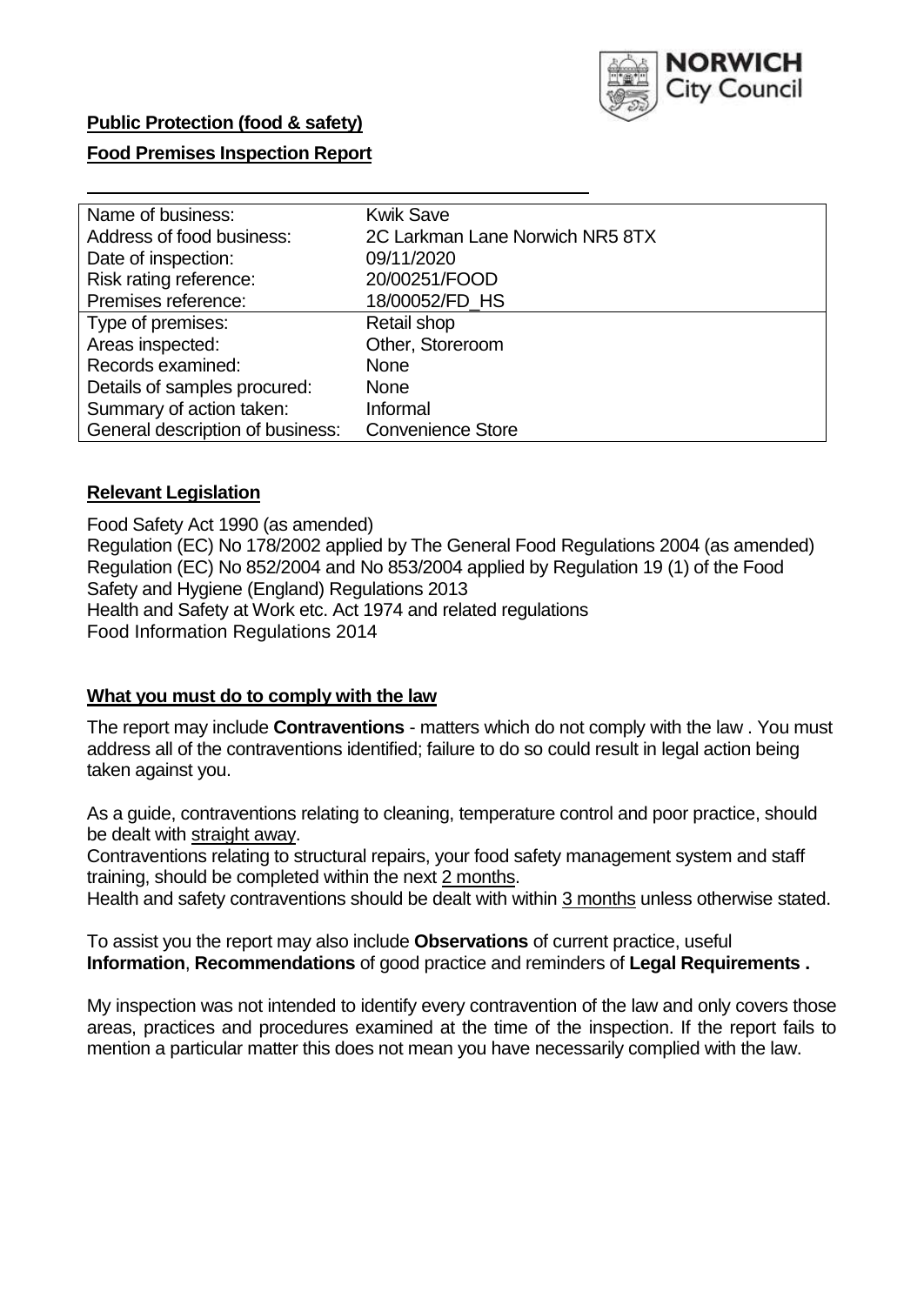# **FOOD SAFETY**

### **How we calculate your Food Hygiene Rating:**

 The food safety section has been divided into the three areas which you are scored against for the hygiene rating: 1. food hygiene and safety procedures, 2. structural requirements and 3. confidence in management/control procedures. Each section begins with a summary of what was observed and the score you have been given. Details of how these scores combine to produce your overall food hygiene rating are shown in the table.

| <b>Compliance Area</b>                     |          |                  |                | <b>You Score</b> |                |    |           |    |          |  |  |
|--------------------------------------------|----------|------------------|----------------|------------------|----------------|----|-----------|----|----------|--|--|
| Food Hygiene and Safety                    |          |                  |                | $\Omega$         | 5.             | 10 | 15        | 20 | 25       |  |  |
| <b>Structure and Cleaning</b>              |          |                  | $\overline{0}$ | 5                | 10             | 15 | 20        | 25 |          |  |  |
| Confidence in management & control systems |          |                  | $\Omega$       | 5                | 10             | 15 | 20        | 30 |          |  |  |
|                                            |          |                  |                |                  |                |    |           |    |          |  |  |
| <b>Your Total score</b>                    | $0 - 15$ | 20               |                | $25 - 30$        | $35 - 40$      |    | $45 - 50$ |    | > 50     |  |  |
| <b>Your Worst score</b>                    | 5        | 10 <sup>10</sup> |                | 10               | 15             |    | 20        |    |          |  |  |
|                                            |          |                  |                |                  |                |    |           |    |          |  |  |
| <b>Your Rating is</b>                      | 5        | 4                |                | 3                | $\overline{2}$ |    |           |    | $\Omega$ |  |  |

Your Food Hygiene Rating is 1 - major improvement is necessary



# **1. Food Hygiene and Safety**

 generally you have satisfactory food handling practices and procedures and adequate Food hygiene standards are generally satisfactory and maintained. There is evidence of some non-compliance with legal requirements. Some lapses are evident however control measures to prevent cross-contamination are in place. The contraventions require your attention; although not critical to food safety they may become so if not addressed. **(Score 10)** 

## Contamination risks

 **Contravention** The following exposed food to the general risk of cross-contamination with bacteria or allergens or its physical contamination with dirt, foreign objects or chemicals:

• cleaning chemicals were stored next to food

## Hand-washing

**Contravention** The following indicated that hand-washing was not suitably managed::

• there was no hot water to the wash hand basin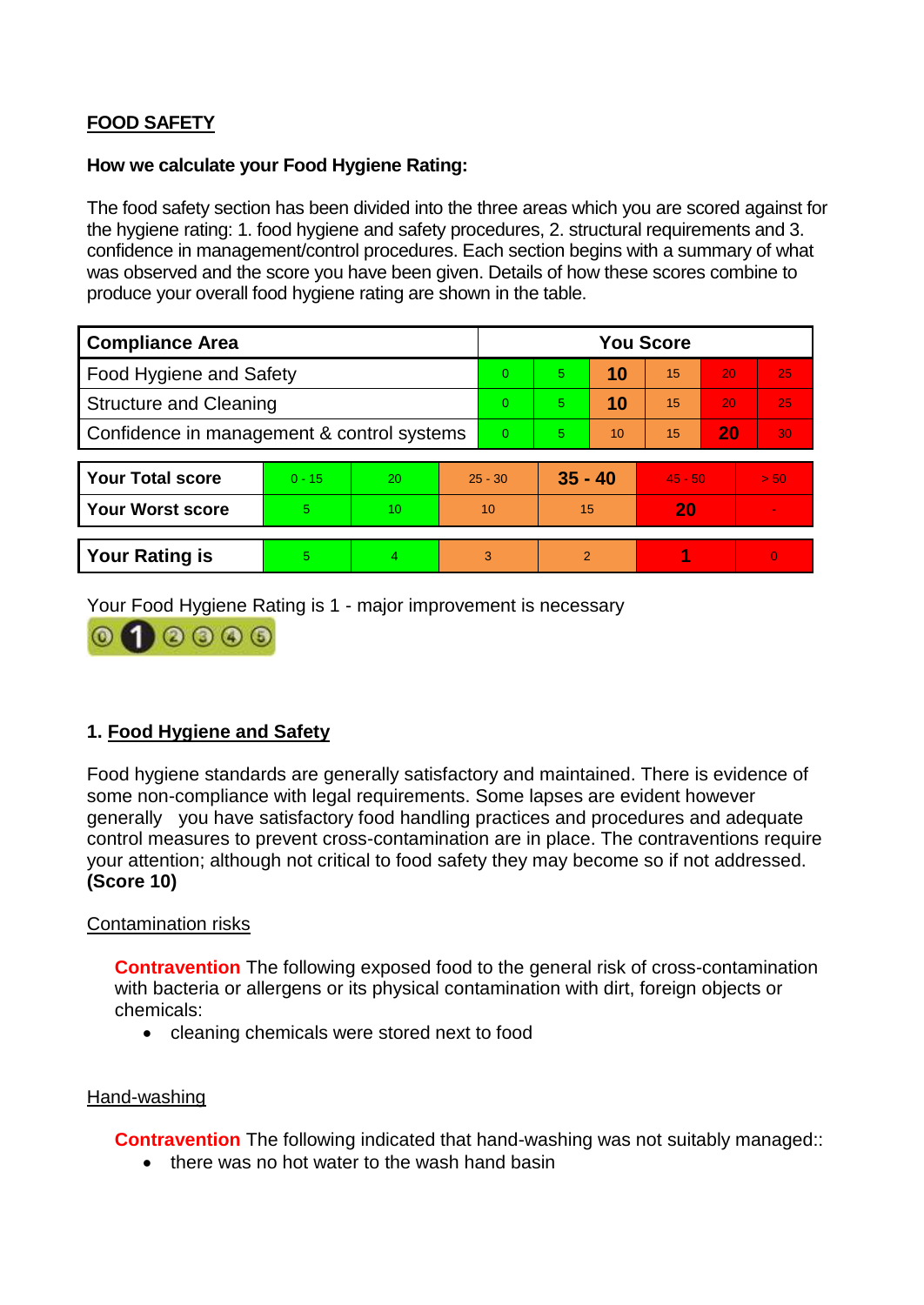- no soap was available
- no means for hygienically drying hands was available

 water and suitable drainage; soap and a hygenic way to dry hands **Legal Requirement** Wash hand basins must be provided with hot and cold running

 **Recommendation** Checking that you have hot water should be made one of your opening checks

### Personal Hygiene

.

 Remind all food handlers of the need to wash their hands before starting or returning to **Legal Requirement** Regular hand washing is important for personal cleanliness. work, and specifically:

- \* After using the toilet;
- \* After handling rubbish;
- \* After smoking;
- \* After taking a break;
- \* After handling raw food

#### Temperature Control

 survival by applying appropriate temperature controls at points critical to food safety **Observation** I was pleased to see you were able to limit bacterial growth and/or and that you were monitoring temperatures.

#### Poor Practices

 **Contravention** The following matters represented poor practice and if allowed to continue may cause food to become contaminated or lead to its deterioration:

• a packet of soft fruit jellies were being stored past the 'best before' date of June 2020

 must check the food and make sure your customers are aware that it is past the BEST **Guidance** It is permitted to sell food after its BEST BEFORE date, but becomes an offence if it is not of the nature, substance or quality demanded by the consumer. You BEFORE date.

## **2. Structure and Cleaning**

 The structure facilities and standard of cleaning and maintenance are of a generally satisfactory standard but there are some repairs and/or improvements which are required in order for you to comply with the law. Pest control and waste disposal provisions are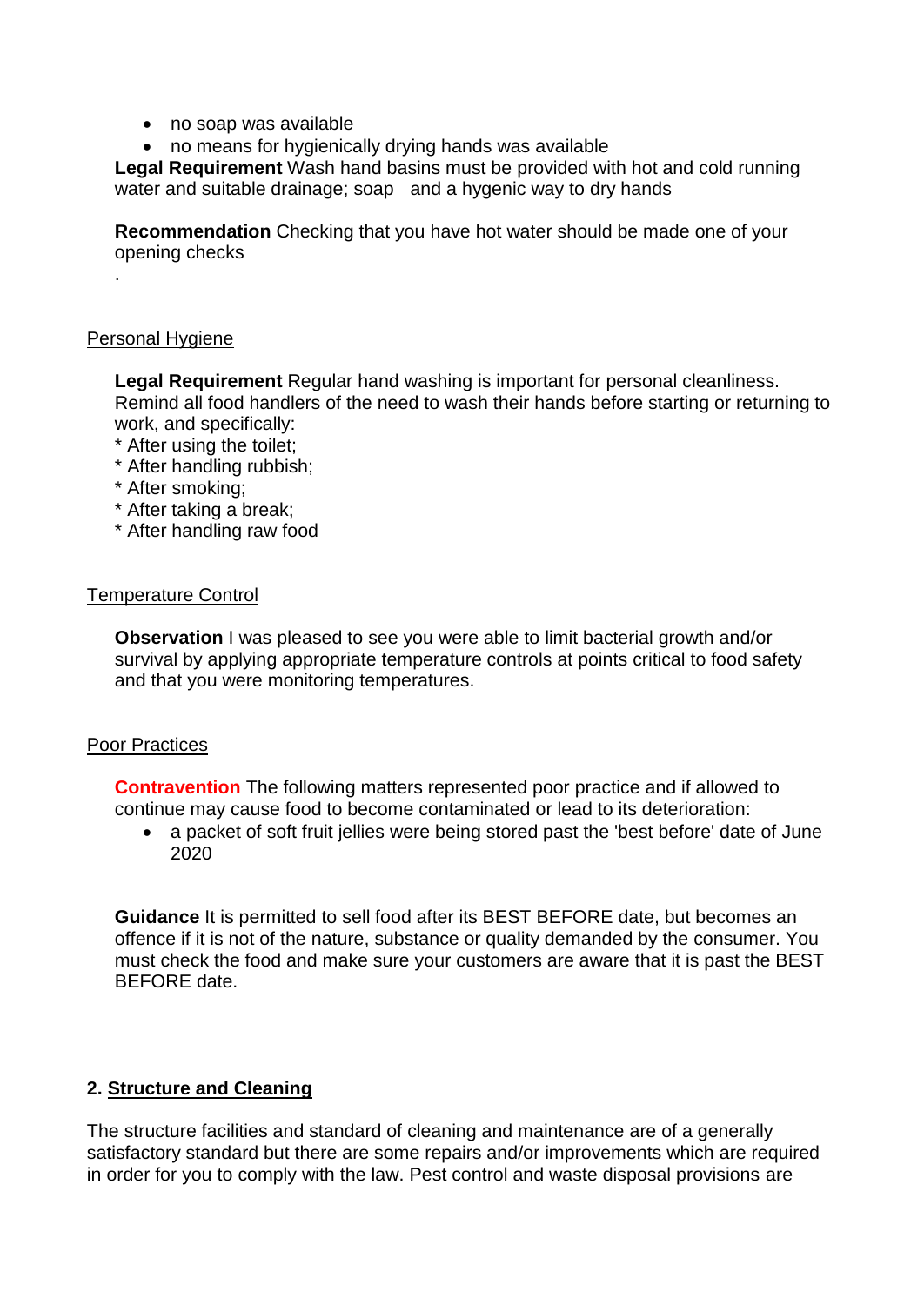adequate. The contraventions require your attention; although not critical to food safety they may become so if not addressed. **(Score 10)** 

## Cleaning of Structure

**Contravention** The following items were dirty and require more frequent and thorough cleaning:

- floor/wall junctions
- wash hand basin
- flooring throughout premises
- bottom to door leading into the storeroom
- vent to wall in storeroom
- high level cleaning cobwebs, dust

**Legal Requirement** stock was being stored directly on the floor. Remove stock from the floor to aid ease of cleaning the floor. Store all stock on pallets or shelving.

# Cleaning of Equipment and Food Contact Surfaces

**Contravention** The following items are dirty and must be cleaned:

- hand contact surfaces (such as fridge handles, light switches and sink taps)
- shelving in storerooms
- interior top to ice cream freezer

# **Maintenance**

 **Contravention** The following items had not been suitably maintained and must be repaired (or replaced):

• the drainage to the hand wash basin was blocked

# Cleaning Chemicals / Materials / Equipment and Methods

 cupboard separate from a food areas. **Recommendation** Store items such as mops, buckets and brooms in an area, room or

**Observation** I was pleased to see that your cleaning materials, were able to minimise the spread of harmful bacteria between surfaces.

# Facilities and Structural provision

**Contravention** The following facilities were inadequate and must be improved:

 $\bullet$  the hot water supply is insufficient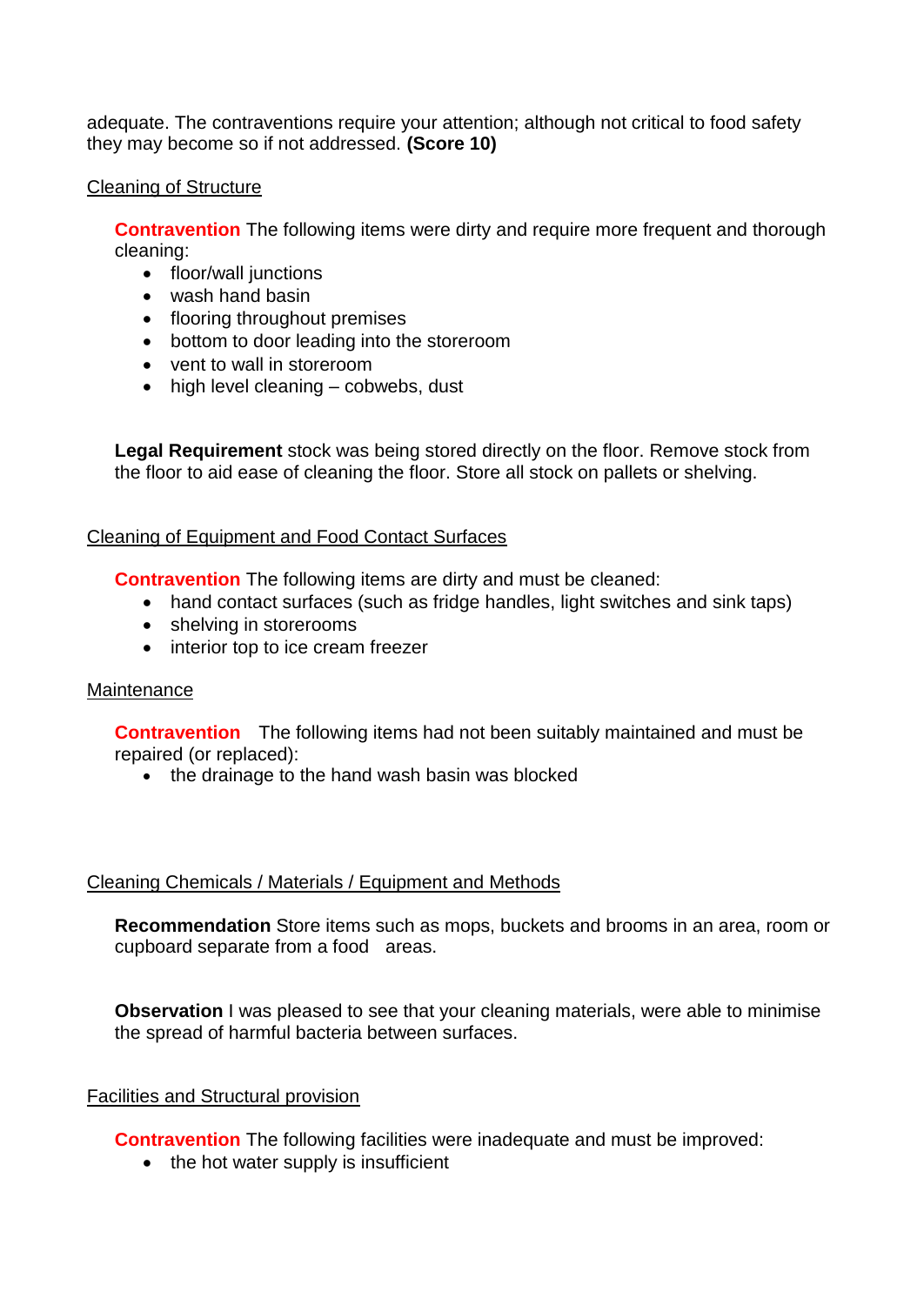### Pest Control

**Observation** I was pleased to see that the premises was proofed against the entry of pests and that pest control procedures were in place.

## **3. Confidence in Management**

 planned and formal enforcement action is likely. **(Score 20)**  There is major non-compliance with legal requirements. Your food safety management system was not written down. The contraventions require your urgent attention. A revisit is

### Type of Food Safety Management System Required

 demonstrate an effective system for managing food safety hazards. **Contravention** Your documented Food Safety Management System or Safer Food Better Business pack was not available for inspection. As a consequence you could not

 **Information** You can download a Safer Food Better Business pack and refill diary pages from the FSA website: www.food.gov.uk/business-industry/retailers/sfbb

 retailers or a diary refill pack from Coventry City Council use the link on www.norwich.gov.uk/sfbb **Recommendation** You can buy a printed copy of Safer Food Better Business for

## Food Hazard Identification and Control

**Contravention** The following pre-requisites have not been met

- cleaning and sanitation are poor
- services and facilities are inadequate

## **Traceability**

**Observation** Your records were such that food could easily be traced back to its supplier.

## Waste Food and other Refuse

 **Observation** You had measures in place to dispose of waste food appropriately and were employing the services of an approved waste contractor.